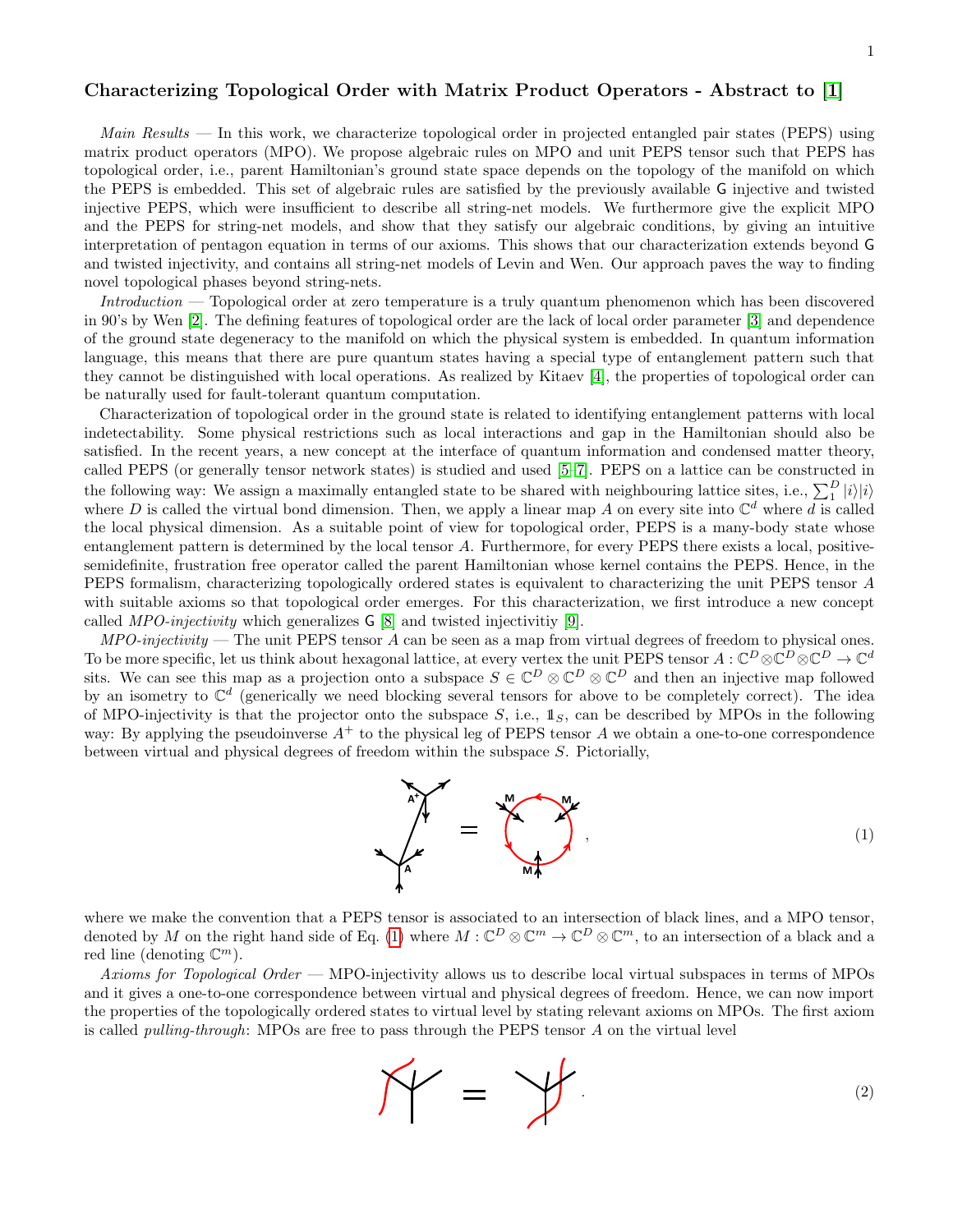This condition makes sure that except for at open endpoints, the MPOs are locally unobservable. We also require the following condition for a trivial MPO loop

<span id="page-1-1"></span>
$$
\overline{\bigoplus_{(3)}}\quad=\quad \overline{\qquad}\ , \qquad \qquad
$$

which guarantees that any closed MPO is a projector, as required by the definition of MPO injectivity. The final condition required for a consistent definition of the invariant subspace S on arbitrary regions of the lattice is the existence of a tensor  $X$ ,

<span id="page-1-0"></span>
$$
\mathbf{X} \; := \; \mathbf{X} \qquad \text{for which} \quad \mathbf{X} \; = \; \mathbf{X} \; \mathbf{X} \tag{4}
$$

holds. Together with the pulling through condition [Eq. [\(2\)](#page-0-1)], Eq. [\(4\)](#page-1-0) implies that the MPO injectivity is stable when PEPS tensors are concatenated. It further implies that the ground space of the parent Hamiltonian on a contiguous region (which is given by a sum of local terms) is frustration free and is spanned by the concatenated PEPS tensors on the region with arbitrary states on the virtual boundary, which is known as the intersection property.

We conjecture that in two spatial dimensions, all gapped, topologically ordered ground states admitting a PEPS description can be constructed from MPO injective [Eq. [\(1\)](#page-0-0)] tensors, with the MPO arising as a solution of Eq. [\(2\)](#page-0-1) and Eq.  $(3)$  for which there exists a tensor X satisfying Eq.  $(4)$ .

Ground state space — As a result of the algebraic rules, the ground state subspace of a MPO-injective PEPS parent Hamiltonian is spanned by a finite number of states. If the tensor network is closed on a torus, we find that the ground state subspace is spanned by states obtained from tensors  $Q$  that satisfy

<span id="page-1-2"></span>

where the dots indicate periodic boundary conditions, and the equivalent equation for the vertical direction. The ground state degeneracy on the torus is then given by the number of linearly independent physical states arising from the solution of Eq. [\(5\)](#page-1-2) that remain distinct and normalizable in the thermodynamic limit. To determine whether any of the resulting degeneracy is truly topological in nature, one must compare the ground state degeneracy of the tensor network on the topological manifold of interest to that arising on a topologically trivial manifold (such as the sphere).

Example: String-nets — We show that the set of models described by MPO-injective PEPS contains all string-net models [\[10\]](#page-3-8). In the following, we provide the PEPS tensor [\[11,](#page-3-9) [12\]](#page-3-10) on the left and the MPO (that we found) on the right

$$
\sum_{k}^{n} \sum_{j}^{n} \sum_{i}^{j} := \sqrt{v_{i}v_{j}v_{k}} G_{abc}^{ijk} \qquad \qquad \sum_{c}^{n} \sum_{\gamma \uparrow \gamma \uparrow \gamma}^{n} f := G_{cdf}^{ab^{\star}e}.
$$
\n
$$
(6)
$$

In the above expressions  $G$  is a six index tensor, known as the symmetric  $F$ -symbol. The MPO for the stringnet models turns out to be the G-symbol as well, which is intuitively plausible: The only parameter that defines the string-net condensed state is the G-symbol and the central object in our approach is the MPO. We now show explicitly that for string-nets, our pulling-through axiom [\(2\)](#page-0-1) is nothing but the pentagon equation, which appears as a consistency condition for the  $F$ -symbols [\[10\]](#page-3-8) and is thus guaranteed to be true for any string-net state. (See original paper [\[1\]](#page-3-0) for other axioms).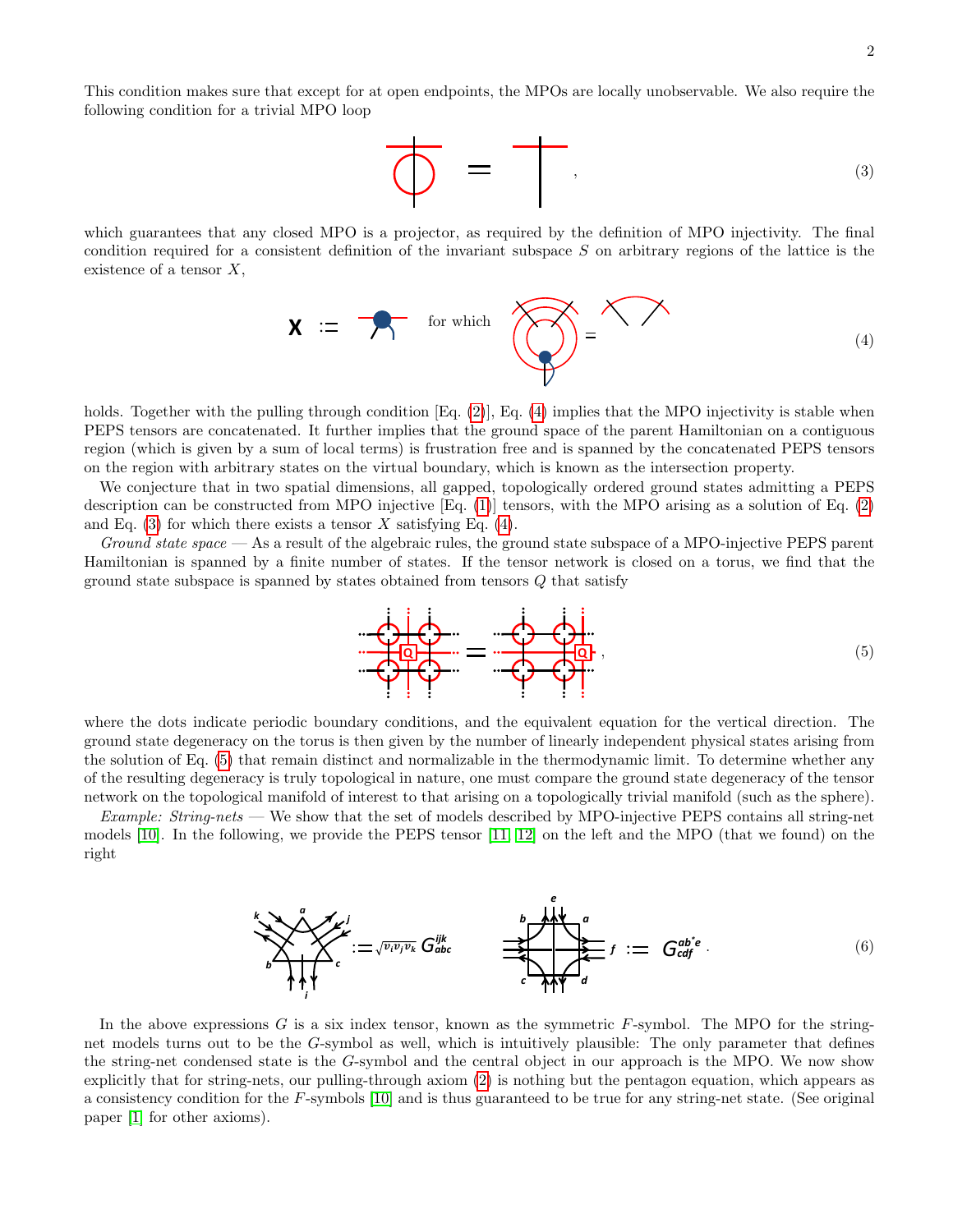The following is the pulling through condition for the string-net PEPS and MPO tensors

<span id="page-2-0"></span>

which is the pentagon equation pictorially shown by

<span id="page-2-1"></span>

The number labeling each move in the above diagram indicates which of the tensors in Eq. [\(7\)](#page-2-0) the move corresponds to. The G-symbol next to each move in Eq. [\(8\)](#page-2-1) is equal to the corresponding tensor in Eq. [\(7\)](#page-2-0), which can be seen by employing tetrahedral symmetry of the G-symbol.

 $\emph{Closing words}$  — In this work, we propose a set of rules to find topologically ordered PEPS. Compared to few other approaches to topological order, our approach chooses to characterize the overlapping local Hilbert spaces, which is closer to quantum information point of view. We manage this characterization with MPOs and the new concept of MPO-injectivity. This new concept has already given new results for the tensor network community by explaining the string-net models which were not possible before. In our approach, we also cannot see any reason why string-net states are the whole story about bosonic topological order. Indeed, the MPOs give a description of edge physics, because they can be extended to the boundary of the system keeping its one-to-one correspondence to physical edge degrees of freedom. If there are MPOs that lead to protected gapless edge modes, these would describe models beyond string-nets. Furthermore, the framework set forth in this paper can be generalized to fermionic PEPS [\[13\]](#page-3-11), as well as to higher dimensional systems by replacing MPOs with their higher dimensional generalization, Projected entangled pair operators (PEPOs); it thus provides a systematic way to understand both topological phases of interacting fermions and exotic topological order in three dimensions such as the Haah code [\[14\]](#page-3-12).

We believe that the classification of intrinsic topological order is also possible with MPOs, similar to results on 2D symmetry-protected topological (SPT) phases [\[15\]](#page-3-13). In fact, for string-net models with abelian group elements as local degrees of freedom on edges and with group multiplication as the trivalent vertex constraints, the pentagon equation reduces to a 3-cocycle condition. Examining this connection further may lead to a deep relation between intrinsic and symmetry protected topological phases.

In addition to theoretical contributions, we also foresee contributions to numerics. Our approach is capable of working with models which are not RG-fixed points. Wilson loop operators are in general complicated and spread over the space if the state is not a RG-fixed point. We overcome this problem by carrying everything to virtual level: On the virtual level loop operators (MPOs) are simple and local. The other impact should be in the tensor network contraction algorithms. An equation closely related to the pulling through condition [\(2\)](#page-0-1) could yield an algorithm to bring 2D PEPS into a normal form that facilitates the calculation of physical observables. Intuitively, this is because once the algorithm has converged we find an MPO that approximates the transfer matrix of the model. Hence, contracting the whole PEPS with a physical observable reduces to contracting the PEPS in a local region around the observable and using a MPO to approximate the boundary.